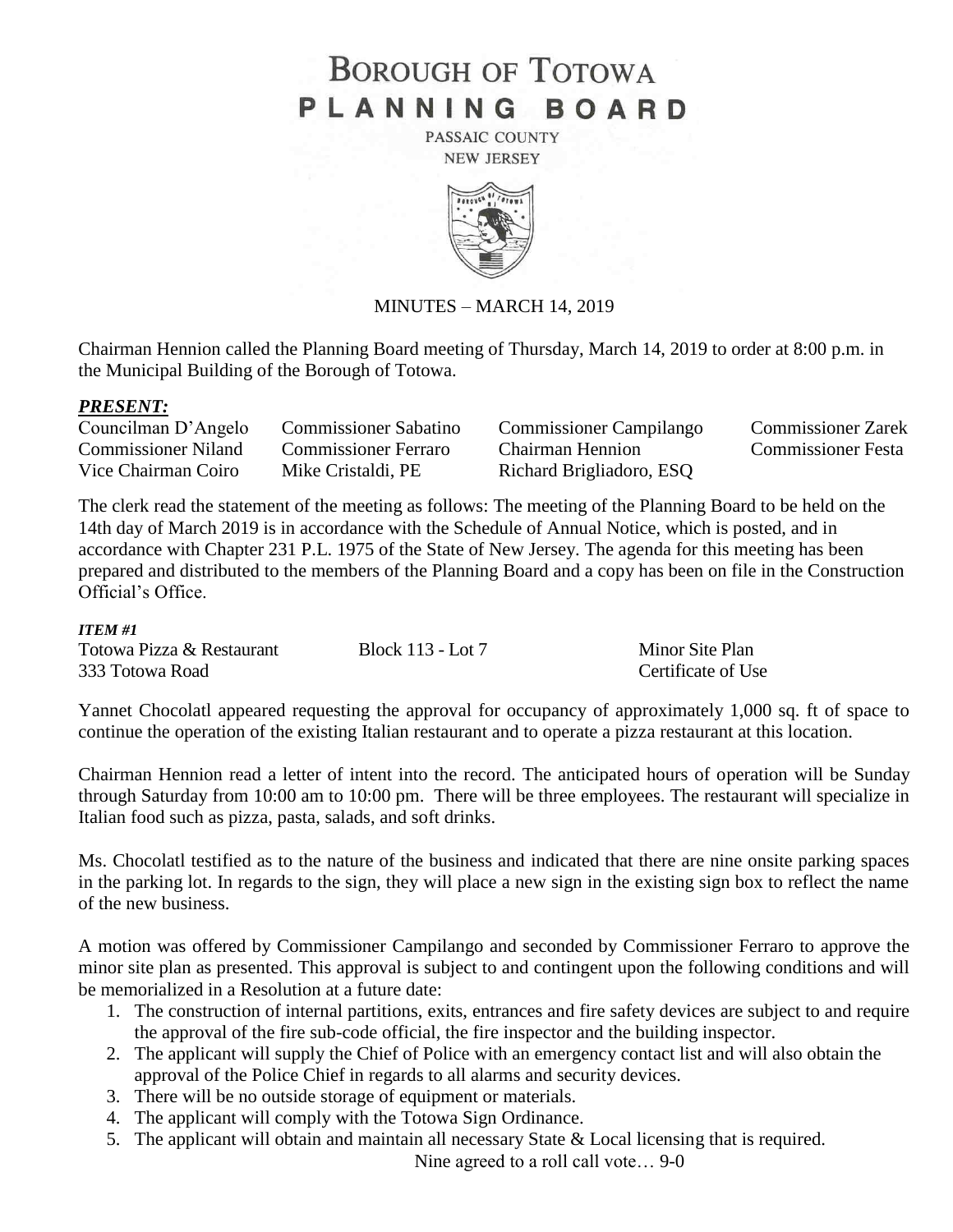*ITEM #2* Catholic Church of St. John Block 12- Lot 1 Minor Sub-division The Baptist 319 Cumberland Avenue

Mr. Gregory J. Castano, Jr. Esq. appeared requesting approval for a minor subdivision to create two new conforming lots. Proposed Lot 1.01 will consist of approximately 13.353 acres and Proposed Lot 1.02 will consist of approximately 10.312 acres.

Rev. Msgr Eugene R. Sylva, Vicar for Special Projects and Joseph F. Barbieri Jr. Licensed planner and surveyor provided testimony. The minor sub-division will separate the orphanage from the cemetery.

A motion was offered by Commissioner Campilango and seconded by Commissioner Festa to open the public portion of the meeting.

All in Favor …….. 9-0

John Kuiken of 77 Shepherds Lane expressed his concerns regarding traffic and parking as well as drainage.

A motion was offered by Commissioner Campilango and seconded by Commissioner Festa to close the public portion of the meeting.

All in Favor …….. 9-0

After a discussion, a motion was offered by Commissioner Campilango and seconded by Commissioner Festa to approve the preliminary and final site plan and Resolution as presented. This approval is subject to and contingent upon the following conditions and is memorialized in the Resolution presented:

1. The approval is subject to all other applicable rules, regulations, ordinances and statutes of the Borough of Totowa, County of Passaic, State of New Jersey or any other agency or entity have jurisdiction.

Nine agreed to a roll call vote… 9-0

| <b>ITEM #3</b>         |                   |                            |
|------------------------|-------------------|----------------------------|
| Bethwood Catering, LLC | Block 131 - Lot 1 | Preliminary & Final        |
| 38 Lackawanna Ave      |                   | <b>Add Ceremony Garden</b> |

Henry C. Walentowicz, Esq. of the Law Firm Celentano, Stadtmauer and Walentowicz, LLP., appeared requesting a preliminary and final site plan approval for landscape and related improvements. The Applicant currently operates a banquet facility at this location. The Applicant is proposing various landscape and patio improvements to improve the aesthetics of the site.

Mr. Adnan Khan, P.E., CME, a licensed Professional Engineer and Certified Municipal Engineer in the State of New Jersey testified that the Applicant is proposing to remove an existing pond and wooden bridge in the vicinity of the site adjacent to Lackawanna Avenue. In addition, an existing walk-in gazebo is to be removed in this area. Thereafter, the Applicant proposes to install a raised patio with pavers and to install a gazebo along with proposed water features. Mr. Khan testified in regard to storm water management on the site. Mr. Khan confirmed that he will be adding drywells relative to the front patio area. The Applicant also proposes to relocate a wood shed so that it conforms to the setback requirements. In addition, the Applicant proposes to remove another pond and wood bridge as well as an existing walk-in gazebo. The Applicant also proposes to install a pool, a 4-foot wide walking path around a lawn area to be installed along with a sitting area in the rear patio area. The Applicant stipulated that if the Board Engineer requires drywells to be installed in regard to the rear patio area, the Applicant would comply with that request. Thus, the Applicant is proposing in effect two patio areas each of which will be approximately 800 sq. ft. or more.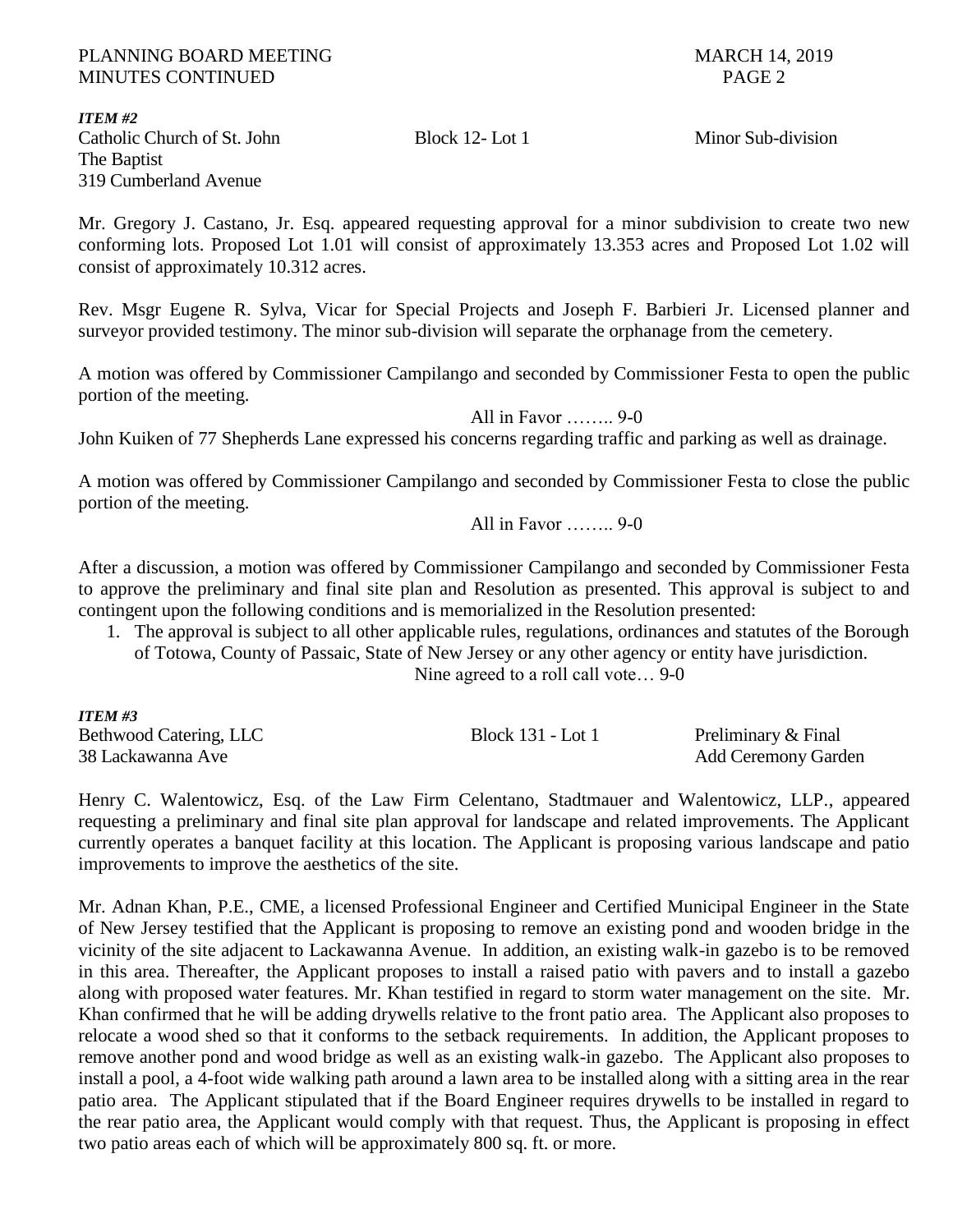Mr. Arkadiusz Baginski is one of the members of Bethwood Catering, LLC. He testified in regard to the proposed improvements. Mr. Baginski stated that the proposed improvements were not designed to accommodate separate events, but rather they would be used for photo opportunities and wedding and other ceremonies for patrons attending an event at the Bethwood. Mr. Baginski also stipulated that the Applicant would not permit music to be played in regard to the rear patio area.

A motion was offered by Commissioner Campilango and seconded by Commissioner Festa to open the public portion of the meeting.

All In Favor …….. 9-0

# NO MEMBERS OF THE PUBLIC

A motion was offered by Commissioner Campilango and seconded by Commissioner Festa to close the public portion of the meeting.

All In Favor 9-0

A motion was offered by Commissioner Campilango and seconded by Commissioner Festa to approve the preliminary and final site plan as presented. This approval is subject to and contingent upon the following conditions and will be memorialized in a Resolution at a future date:

- 1. The applicant stipulated that there would be no music played in the outdoor rear patio area.
- 2. The Applicant will install drywells for storm water management relative to the front patio and to install drywells in the rear patio area if required to do so by the Board Engineer. The installation of any dry wells shall be subject to the review and approval of the Board Engineer.
- 3. The applicant will comply with all terms and conditions set forth in the Review Report of Michael Cristaldi, P.E., P.P. of Richard A. Alaimo Engineering Associates dated March 14, 2019, and as testified to during the hearing process.
- 4. All terms and conditions of the Board's previous Resolutions remain in full force and effect except as satisfied or amended and not in conflict with this approval.

Nine agreed to a roll call vote… 9-0

| ITEM #4        |                       |                        |
|----------------|-----------------------|------------------------|
| NJDC           | Block 154 - Lot 19.03 | Preliminary & Final    |
| Minnisink Road |                       | <b>Assisted Living</b> |

Lisa A. John-Basta, Esq. of the Law Firm Chiesa, Shahinian and Giantomasi, P.C., appeared seeking preliminary & final major site plan approval with a "c" variance for approval in order to construct a 3-story assisted living residence measuring approximately 328,300 square feet in total floor area on a portion of the property. An assisted living residence is a conditionally permitted use within the MRRZ Zone and the development proposal satisfied all of the conditions within the Redevelopment Plan for such use. The assisted living residence will be comprised of approximately 117 assisted living units, approximately 108 skilled nursing units and related amenities as well as accessory uses including physical therapy services and an adult day care. The Applicant also requests variance relief relative to the construction of a retaining wall at a maximum height of 16 feet, whereas the Redevelopment Plan permits a maximum wall height of 4 feet in any front yard and 6 feet in any side or rear yard. Further, the Applicant requests "c" variance relief to not enclose a proposed trash compactor, whereas the Redevelopment Plan requires a masonry enclosure on three (3) sides.

Submitted in support of the application were the following documents:

1. Plans entitled "Preliminary and Final Site Plan for NJDC Urban Renewal, LLC Proposed Sycamore Rehabilitation & Assisted Living at Totowa", prepared by Robert P. Freud, P.E. of Dynamic Engineering, P.C., dated August 29, 2018, revised through February 27, 2019, consisting of 16 sheets.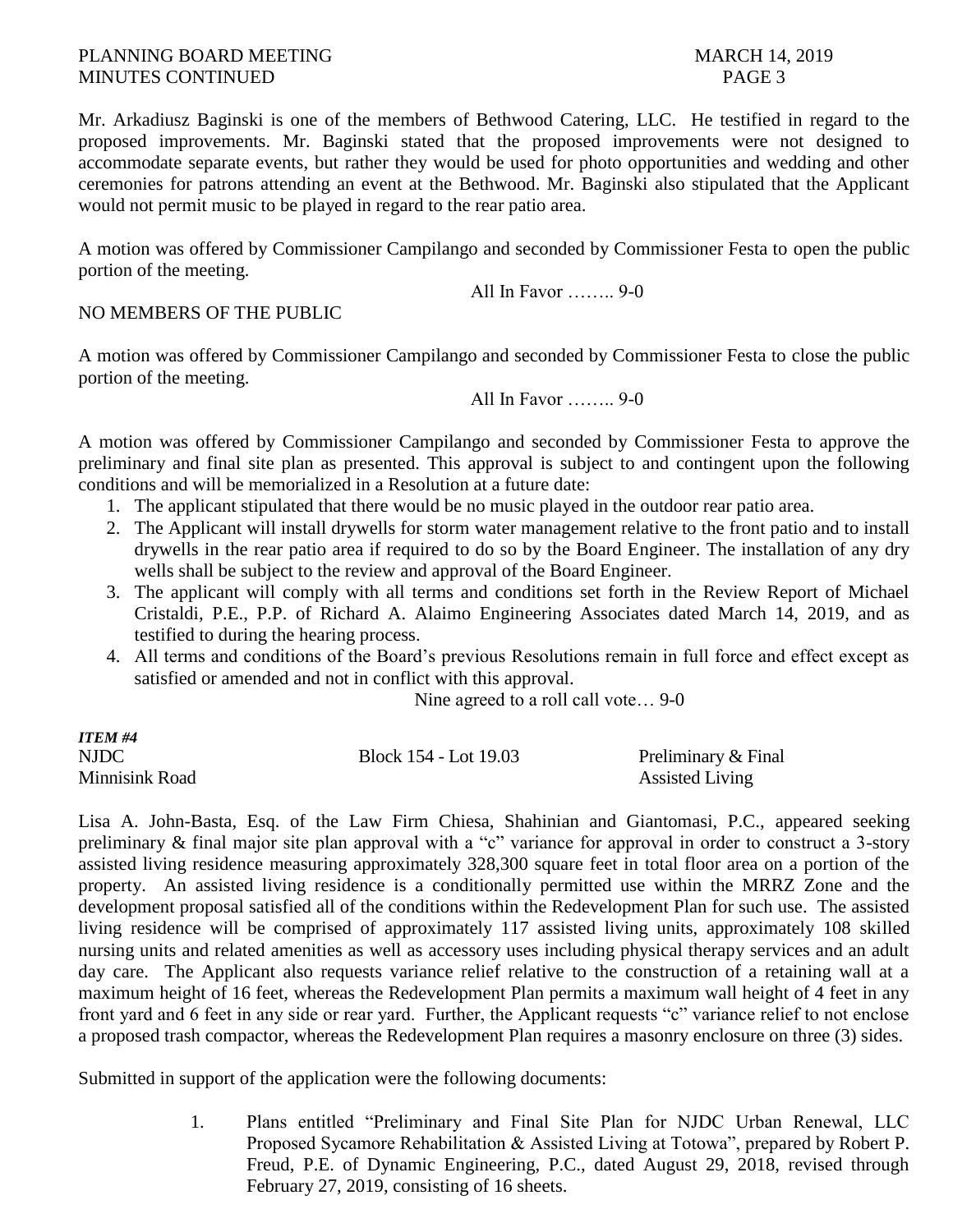- 2. Plans entitled "Preliminary and final Site Plan Submission", prepared by NK Architects, dated February 28, 2019, consisting of 8 sheets.
- 3. Planning Board Application, no date.
- 4. Traffic Impact Study, prepared by Joseph J. Staigar, P.E., P.P. and Nick Verderese, P.E., dated November 9, 2018, revised through February 27, 2019.
- 5. Stormwater Management, Groundwater Recharge and Water Quality Analysis, prepared by Robert P. Freud, P.E., P.P. of Dynamic Engineering, dated August 2018.
- 6. Letter entitled "NJDC Urban Renewal, LLC, Application for Preliminary and Final Site Plan Approval", prepared by Lisa A. John-Basta of Chiesa, Shahinian & Giantomasi, PC, dated February 28, 2019, consisting of 3 pages.
- 7. Letter entitled "NJDC Urban Renewal, LLC Proposed Sycamore Rehabilitation & Assisted Living at Totowa", prepared by Robert P. Freud, P.E., P.P. and Jackie L. Giordano, P.E. of Dynamic Engineering, P.C., dated February 28, 2019, consisting of 3 pages.

The Board also considered the following reports:

- A. Report of the Board Planner, Darlene A. Green, P.P., AICP, Maser Consulting, P.A. dated March 13, 2019
- B. Report from Michael Cristaldi, P.E., P.P., C.M.E., Richard A. Alaimo Engineering Associates, dated March 11, 2019, last revised March 12, 2019.

The following Exhibits were also introduced into evidence during the hearing process:

- 1. Exhibit A-1 Aerial Exhibit;
- 2. Exhibit A-2 Aerial Overlay Exhibit
- 3. Exhibit A-3 Site Plan Rendering
- 4. Exhibit A-4 A0.40 Ground Level Plan
- 5. Exhibit A-5 AO.41 1<sup>st</sup> Level Plan
- 6. Exhibit A-6 AO.42 2nd Level Plan
- 7. Exhibit A-7 AO.44 Roof Plan
- 8. Exhibit A-8 A-7 Sight Study
- 9. A-9 A3.01 (colorized) Exterior Elevations

Mr. Richard Molfetta, Chief Operating Officer for Sycamore Assisted Living. Mr. Molfetta testified that the Applicant is proposing a 108-unit skilled nursing component for this facility along with a 117 unit assisted living component. He testified that the operation will be 24 hours per day, 7 days per week. Furthermore, Mr. Molfetta testified that Sycamore is licensed for a 126 bed skilled nursing component and a 136 bed assisted living component. Mr. Molfetta testified that skilled nursing is broken up into two categories, long-term care and short-term care. He characterized long-term care as essentially being for the remainder of a person's life and short-term care as being more rehabilitative in nature. Mr. Molfetta represented that the skilled nursing component will have approximately 35 employees per shift while the assisted living component would have approximately 20 employees per shift. He also stated that there will be 3 shifts and the hours of each shift are 7:00 a.m. to 3:00 p.m.; 3:00 p.m. to 11:00 p.m.; and 11:00 p.m. to 7:00 a.m.

Mr. Molfetta also testified that the Applicant will provide an adult day care service. The adult day care service will be Monday through Friday with two shifts. The first shift will be 7:00 a.m. to 12 p.m. and the second shift will be 1:00 p.m. to 6:00 p.m. Mr. Molfetta further stated that Sycamore is licensed by the Department of Community Affairs for a maximum of 200 adults per shift. Mr. Molfetta testified that Sycamore will provide a passenger van which can accommodate approximately 15 people. The passenger van will pick-up the patients and bring them to the facility and return each patient to their point of origin at the end of the shift. The medical adult day care will have approximately 27 employees. Physical therapy will be available 7 days per week.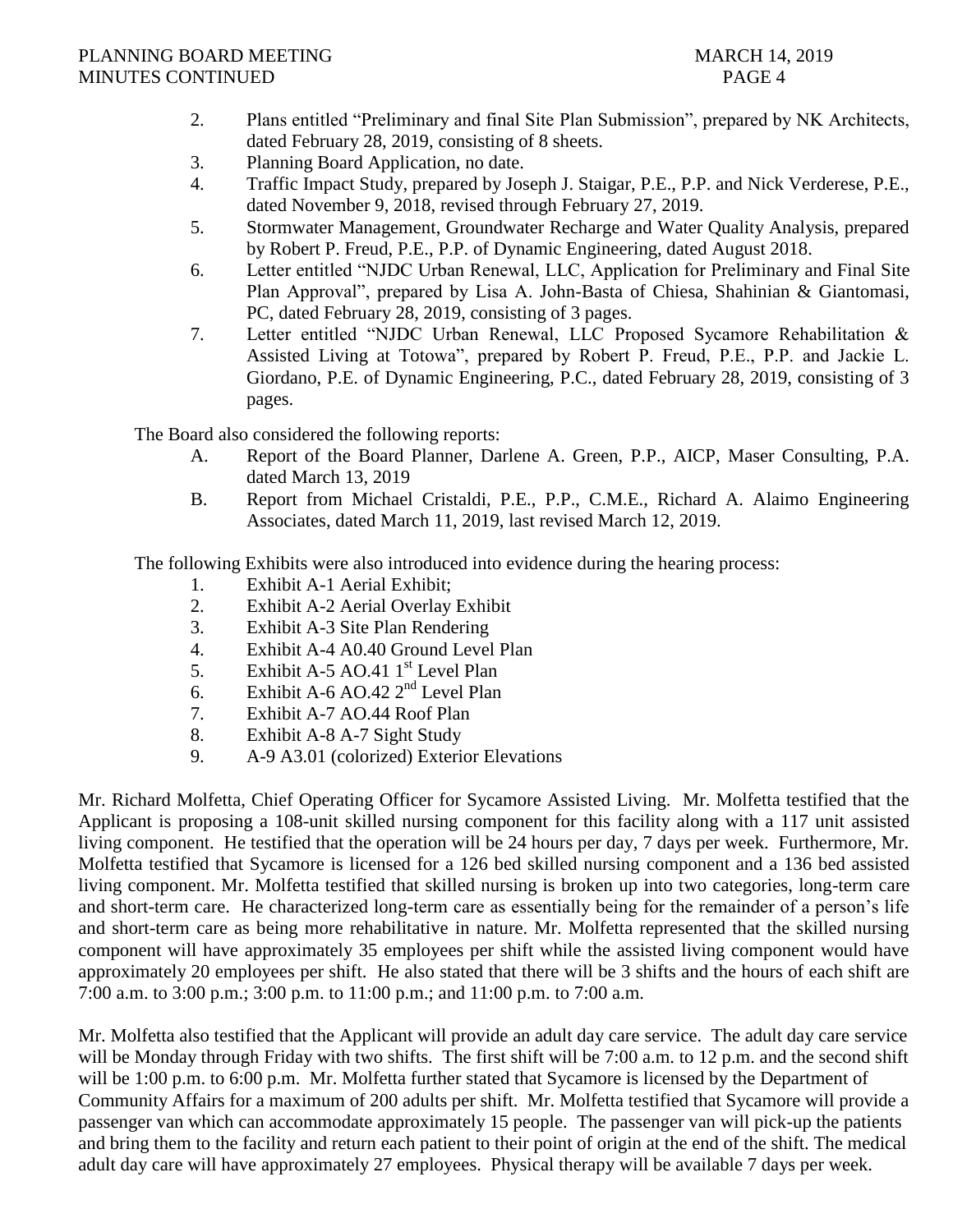The hours of operation for physical therapy will be 8:00 a.m. to 8:00 p.m. Monday through Friday and 9:00 a.m. to 5:00 p.m. on Saturday and Sunday. There will be approximately 8 employees per shift relative to physical therapy. Mr. Molfetta stated that most patients attending physical therapy will be from the facility and approximately 8% of the patients seeking physical therapy will have already been discharged.

Mr. Molfetta testified in regard to deliveries to the site. He stated that food service would occur 3 times per week by box trucks and deliveries will occur primarily between 8:00 a.m. and 9:00 a.m. Medical supplies will also be delivered via box trucks and would occur approximately once per week. Further, medication is typically delivered once per day.

Mr. Molfetta also stated that Sycamore would retain a private ambulance service, but that in the event of an emergency, the facility would call 911 for emergency help. Mr. Molfetta represented that the visiting hours for the facility are essentially 9:00 a.m. to 8:00 p.m. He confirmed that the doors would lock at 8:00 p.m. Mr. Molfetta also provided an overview of the outdoor courtyards and walking paths to be installed around the building.

Mr. Robert Freud, P.E., a licensed professional engineer in the State of New Jersey provided the Board with an overview of the proposed development. Mr. Freud testified that the Applicant is proposing a three-story building. The main entrance to the building is off of Roadway B. The building height is at 42.15 feet which conforms to the maximum building height in the MRRZ Zone wherein the maximum height is 50 feet. Mr. Freud oriented the Board to ingress to the site. He stated that the entrance to the building is via a circular dropoff off of Roadway B. There are four parking spaces in that area. He identified a parking field which includes sixteen handicap parking spaces. In addition, Mr. Freud identified another parking field for employee parking. In the rear of the building, there are additional parking spaces of which twelve parking spaces are reserved for individuals who want to park and utilize the walking path. Thus, there is a total of 196 parking spaces which does not include the 12 walking trail spaces and 5 drop-off spaces. Mr. Freud testified that pursuant to Residential Site Improvement Standards and the Institute for Transportation Engineer's Standards, this type of facility requires .5 parking spaces per bed. As a result, the Applicant is required to provide 166 parking spaces and the Applicant is providing 196 parking spaces. Furthermore, Mr. Freud identified an area for banked parking which consists of 39 parking spaces located off of Road B. Mr. Freud represented that these 39 banked future parking spaces are not included within the 196 parking space count. Mr. Freud testified in regard to a scenario where additional parking spaces are required such as on holidays or weekends, whereupon employees will be permitted to park by the medical office building across from Road A thereby freeing up parking spaces for visitors to the assisted living facility.

Next, Mr. Freud testified that the Applicant requires variance relief relative to the trash compactor not being enclosed as required under the Redevelopment Plan. Mr. Freud testified that the trash compactor is loaded from inside the building. Furthermore, due to its location on the site and the topography of the site, the trash compactor would not be seen by the public.

Mr. Freud next testified in regard to the request for variance relief for the retaining walls located along the rear of the property along the stream. The retaining walls were approximately 16 feet in height in the rear yard facing the stream. The public benefit is that the height of the retaining walls enables the Applicant to provide a walking path which is more level. Mr. Freud also stated that the topography of the site requires the Applicant to provide retaining walls that exceed the Ordinance requirements.

Mr. Freud also testified that there will be six natural gas-powered generators on-site, three located on the south side and three located on the north side. Each generator will have significant vegetative screening and, as such, they will not be visible by the public.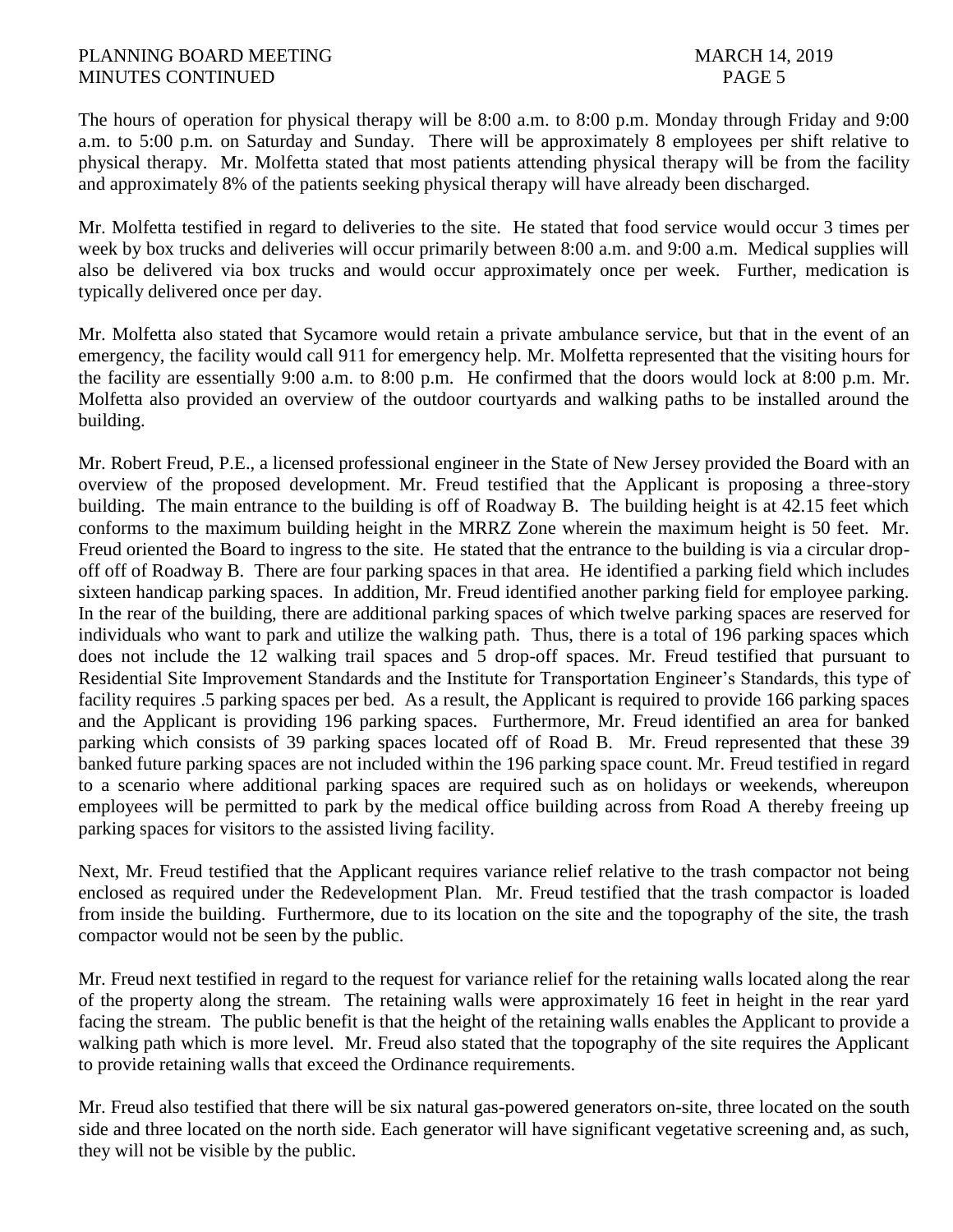The Applicant is also maintaining there are four courtyard areas with each courtyard being located off of a wing of the building. The courtyard areas are secured by a fence 6 feet in height which enhances security. Next, with respect to stormwater management, Mr. Freud testified that the Applicant is proposing two primary basins which will be located between Roadway B and Minnisink Road.

Also testifying on behalf of the Applicant was Daniel Topping, a principal of NK Architecture. Mr. Topping reviewed with the Board the various floor plans of the building. He also reviewed with the Board Exhibit A-7 which is the Roof Plan. He testified that the mechanical equipment takes up less than 10 percent of the roof coverage which is substantially less than the maximum roof coverage for mechanical equipment permitted 25 percent under the Redevelopment Plan. Next, he reviewed with the Board Exhibit A-8 which he identified as a sight study. He stated that the mechanicals are not visible to the public from Minnisink Road. Mr. Topping testified that the Applicant is not proposing building façade signage at this time.

A motion was offered by Commissioner Campilango and seconded by Commissioner Festa to open the public portion of the meeting.

All in Favor ….9-0

Rick Fasoli – 33 Artillery Park Road – questions regarding the drainage and flooding of his property.

Terry Sabol – 135 Minnisink Road – questions & concerns tree removal as it relates to the 100 ft buffer. He also had concerns about the present spill over lighting. The applicant responded that there is security lighting relative to equipment on-site which is a temporary condition. The applicant also addressed the 100 ft buffer requirement.

AnnMarie Kane – 118 Winifred Drive – questions regarding traffic issues and the expertise of Mr. Moffit in his capacity as COO of Sycamore. Members of the public also had concerns about the increase in traffic as the result of the proposed development, stormwater management on-site and whether or not blasting would be required in connection with this project. Mr. Freud testified that it is not anticipated that there will be any blasting associated with this proposed development.

Mr. Bilynski – 5 Rutherford Court - concerns about 16 ft retaining wall and banked parking.

Mary Wos – 15 Roseland Ave – also had concerns about 16 ft. retaining wall, banked parking and buffer.

A motion was offered by Commissioner Campilango and seconded by Commissioner Festa to close the public portion of the meeting.

All in Favor ….9-0

A motion was offered by Commissioner Campilango and seconded by Commissioner Festa to approve the preliminary and final site plan and "c" Variance relief is granted as presented. This approval is subject to and contingent upon the following conditions and will be memorialized in a Resolution at a future date:

- 1. The granting of this application is subject to and conditioned upon the Applicant complying with all relevant terms and conditions set forth in the Board Planner's Review Report prepared by Darlene A. Green, P.P., AICP dated March 13, 2019, and subject to modifications as testified to during the hearing process.
- 2. The granting of this application is subject to and conditioned upon the Applicant complying with all relevant terms and conditions set forth in the Board Engineer's Review Report prepared by Michael Cristaldi, P.E., P.P., C.M.E. dated March 12, 2019 and subject to modifications as testified to during the hearing process.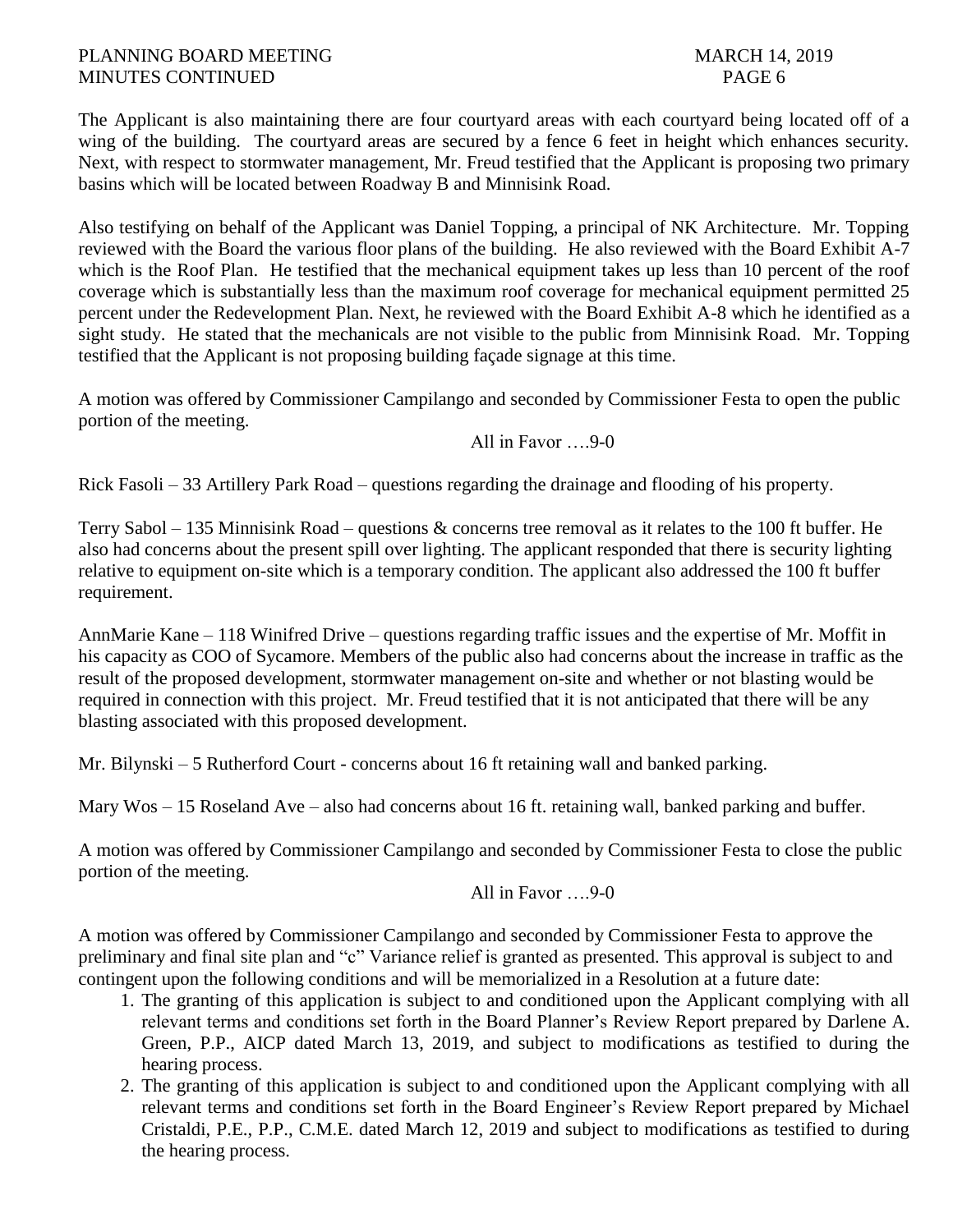- 3. The granting of this application is subject to and conditioned upon the Applicant providing structural calculations and construction details regarding the proposed retaining walls which shall be subject to the review and approval of the Board engineer and the Totowa Borough construction code official.
- 4. The granting of this application is subject to and conditioned upon the Applicant providing 10 percent of the assisted living units being designated as affordable units and the affordable units shall be Deed restricted for a period of 30 years with appropriate provisions protecting the affordable housing units in a form satisfactory to the Borough and subject to the review and approval of the Borough Affordable Housing Planner.
- 5. The granting of this application is subject to and conditioned upon the Borough of Totowa Fire Chief's review and approval of fire truck turning movements and the Fire Chief's review and approval of the number and location of fire hydrants on site.
- 6. The granting of this application is subject to and conditioned upon the landscaping plan being subject to the review and approval of the Board Planner.
- 7. The granting of this application is subject to and conditioned upon the Applicant receiving water supply for the site through the City of Newark. The Borough has no obligation to provide water to the developer and all contractual obligations for water will be between the developer and Newark.
- 8. The granting of this application is subject to and conditioned upon the Applicant obtaining Hudson/Essex/Passaic Soil Conservation District approval, if required.
- 9. The granting of this application is subject to and conditioned upon the Applicant obtaining New Jersey Department of Environmental Protection approval, if required.
- 10. The granting of this application is subject to and conditioned upon Passaic County Planning Board approval.
- 11. The granting of this application is subject to and conditioned upon New Jersey Department of Transportation approval, if required.
- 12. The granting of this application is subject to and conditioned upon the Applicant agreeing to open and maintain an escrow account with the Borough of Totowa and to keep the account current with sufficient funds for inspection and review fees.
- 13. Subject to all other applicable rules, regulations, ordinances, and statutes of the Borough of Totowa, County of Passaic, State of New Jersey, or any other agency having jurisdiction hereunder.
- 14. All terms and conditions of the Planning Board's previous Resolutions remain in full force and effect except as satisfied or amended and not in conflict with this approval.

Nine agreed to a roll call vote… 9-0

A motion was offered by Commissioner Campilango and seconded by Commissioner Festa to approve the Planning Board Minutes of February 28, 2019 as prepared.

Eight agreed on a roll call vote……….8-0 Commissioners Ferraro abstained

# **RESOLUTIONS:**

A motion was offered by Commissioner Campilango and seconded by Commissioner Festa to approve the resolution for Lavish Nails – Blk. 105 – Lot 12 as presented.

Seven agreed on a roll call vote……….7-0

A motion was offered by Commissioner Campilango and seconded by Commissioner Festa to approve the resolution for Made In Italy – Blk. 139 – Lot 1 as presented.

Seven agreed on a roll call vote……….7-0

A motion was offered by Commissioner Campilango and seconded by Commissioner Festa to approve the resolution for Rejuvenation Center – Blk. 6 – Lot 2 as presented.

Seven agreed on a roll call vote……….7-0